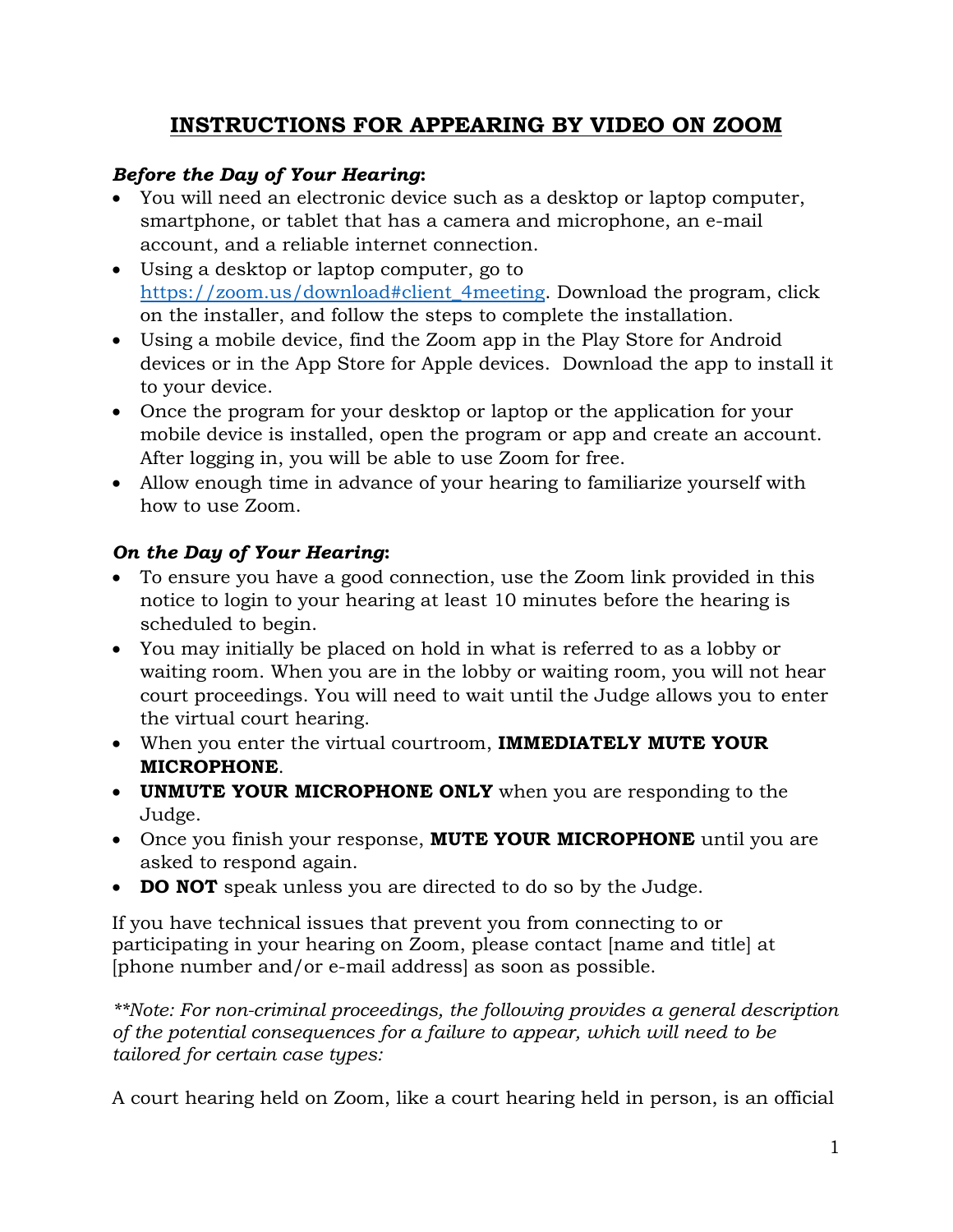court event subject to consequences for a failure to appear at the hearing. If you fail to appear at your properly noticed hearing on Zoom, the consequences, depending on the type of case, may include, but are not limited to, one or more of the following:

- Cancellation of your hearing.
- Conduct and resolution of the hearing without your participation.
- Dismissal of your case if you are a plaintiff (i.e., the person who filed the case).
- Entry of a judgment against you (referred to as a "default judgment") if you are a defendant (i.e., the person who is sued).
- Penalties such as fines, jail time, and suspension of your driver's license.

*\*\*Note: For criminal proceedings, the following provides a general description of potential consequences for a failure to appear:*

A court hearing held on Zoom, like a court hearing held in person, is an official court event subject to consequences for a failure to appear at the hearing. If you fail to appear at your hearing on Zoom, the consequences, depending on the circumstances, may include, but are not limited to, one or more of the following:

- **Bench warrant.** The judge can issue a warrant for your arrest. You can be taken into custody at any time after the warrant is issued. For example, during a routine traffic stop, the law enforcement officer will see the warrant in the state's computer system and take you into custody. In serious felony cases, the judge will send law enforcement to arrest you at your home, place of work, or another location where you are present.
- **Failure to Appear.** You can be charged with a new and separate criminal offense of *Failure to Appear*. You can be arrested for this new offense, the judge can keep you in jail until a hearing on your failure to appear, and you can be incarcerated when you have been found guilty of a failure to appear.
- **Contempt of Court.** The judge can find you in contempt of court for willfully failing to obey a court order when you could have complied with the court order. Contempt of court can subject you to fines, sanctions, and incarceration.
- **Suspension of your driver's license**. In criminal traffic cases, the judge or magistrate can order that your driver's license be suspended when you have failed to appear in court. The suspension will be in effect at least until you appear before a judge to address the failure to appear.